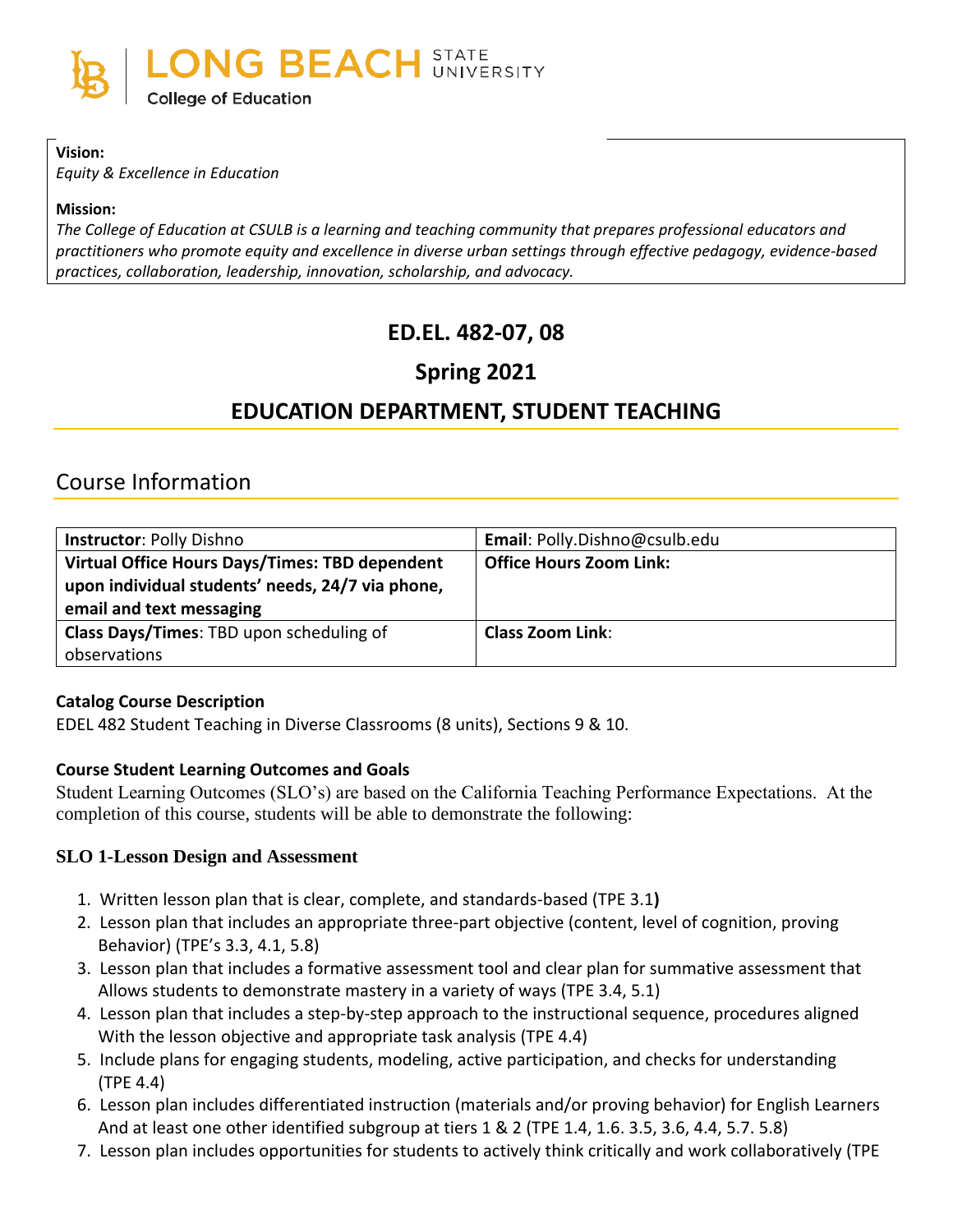1.5, 4.6)

- 8. Lesson goals and instructional strategies are based on student learning needs (TPE 1.1, 4.2)
- 9. Lesson plan incorporates appropriate and available technology (TPE 3.7, 3.8, 4.7, 4.8)

## **SLO 2-Lesson Implementation and Assessment**

- 1. Lesson is taught in alignment with specified standards (TPE 4.3)
- 2. Objective/Learning Target is clearly communicated to all students (TPE 3.1, 3.2, 4.4)
- 3. Materials are prepared and utilized effectively (TPE 4.3)
- 4. Appropriate pacing is used to teach the lesson and monitor for student learning (TPE 1.5. 4.3, 4.4, 4.7)
- 5. A variety of questioning and active participation (overt and covert) strategies are used throughout the lesson (TPE 4.3)
- 6. The results of active participation strategies are used to make adjustments to the instruction (TPE 1.8. 5.1, 5.2)
- 7. Students are engaged in self-assessment (TPE 4.5, 5.3)
- 8. Uses appropriate wait time during questioning (TPE 1.5, 1.6)
- 9. Effectively implements appropriate and available technology (TPE 3.7, 3.8, 4.7, 4.8, 5.3)

## **SLO 3-Classroom Management and Environment**

- 1. Teaches, reteaches, or reinforces rules, procedures, and routines (TPE 2.1, 2.2, 2.6)
- 2. Applies appropriate reinforcement techniques throughout the lesson (structure, approximation, Extinction, consequences) (TPE 2.3, 2.5)
- 3. Effectively implements proactive and positive classroom management techniques (TPE 2.1, 1.3, 2.5, 2.6)
- 4. Implements appropriate strategies to maintain student motivation (TPE 1.3, 2.3, 2.5, 2.6)

# **SLO 4-Professionalism**

- 1. Arrives on time and prepared to engage in instruction (TPE 6.8)
- 2. Conducts regular reflection on performance (TPE 6.1)
- 3. Establishes professional learning goals (TPE 6.3)
- 4. Learns to communicate effectively and collaborate with all stakeholders (other teachers, Administrators, support staff, parents, community members) (TPE 6.4)
- 5. Models ethical conduct of teaching professionals, including use of technology and digital media (TPE 6.5, 6.6)
- 6. Learns how to engage with parents ( TPE 1.2, 2.6, 5.5, 6.4) actively: how to show parents how to Do a read-aloud

# **Required Texts/Course Materials:**

Kronowitz, E.L. (2011). The Teachers Guide to Success. New York, NY: Pearson Jones, F. (2013). **Tools for Teaching**. Santa Cruz, CA: Fredric H. Jones & Associates Student Teaching Handbook (online) Instructional Planning and Classroom Management Handbook (online) Student Teaching Bootcamp materials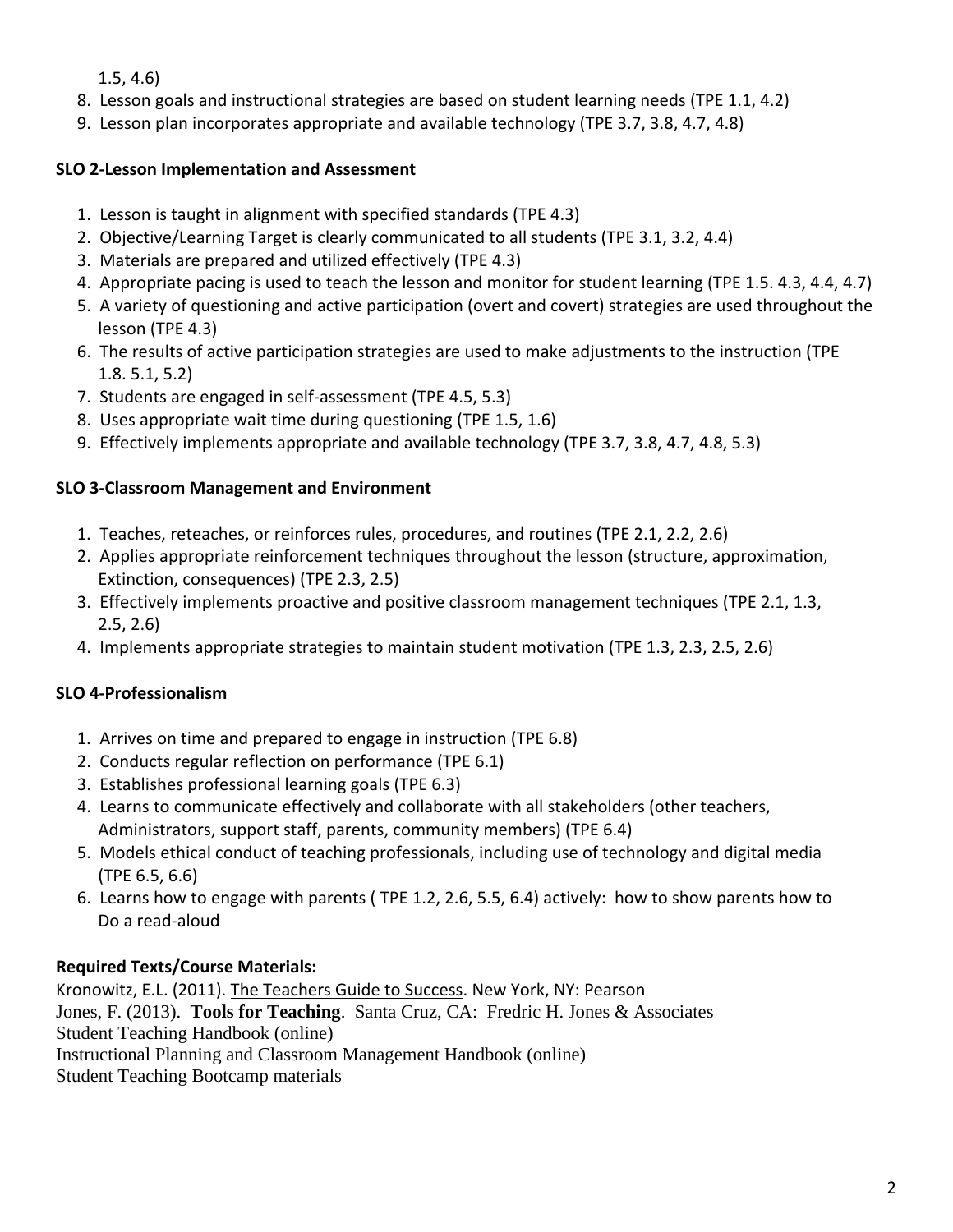### **Mode of Delivery and Technical Requirements**

This course is conducted entirely through Alternative Modes of Instruction, using both synchronous online and asynchronous learning. Students will access the course material and activities on [BeachBoard](https://bbcsulb.desire2learn.com/d2l/home) and are required to participate in synchronous class meetings via [Zoom.](https://csulb.zoom.us/meeting) All students must have access to a computer or other device with Internet functionality to access BeachBoard and Zoom, participate in class activities, and complete assignments. Students must also have access to Internet sufficient to interact in synchronous meetings.

Students who experience unexpected technical issues for a class session or assignment will be provided with the opportunity to make up missed work. Students who experience technical issues during a synchronous meeting or with an assignment should email me as soon as possible to let me know.

To access this course on BeachBoard and [Zoom,](https://csulb.zoom.us/meeting) students will need access to the Internet and a supported web browser (Safari, Google Chrome or Firefox). Log in to [BeachBoard](https://bbcsulb.desire2learn.com/) with your CSULB Campus ID and BeachID password. Once logged in, you will see the course listed in the My Courses widget; click on the title to access the course. To access Zoom, first [install the latest version](https://zoom.us/download) of the Zoom app on your device. Use the link provided and/or sign in using your CSULB Campus ID and BeachID password via Single Sign On to create or join a Zoom session. If students need technical assistance during the course or would like to report a technical issue with BeachBoard or Zoom, they should contact the [Technology Help Desk.](https://www.csulb.edu/academic-technology-services/academic-technology-resources-for-students)

The university is expected to provide an in-person computer lab in the University Student Union during 2020- 21 and the opportunity to borrow laptops and/or wi-fi hotspots, if needed. The university will send communications directly to students regarding accessing these resources.

### **Course Communication**

We will use BeachBoard to make announcements, communicate information, post assignments and corresponding due dates, and discuss course-related topics. Please note: It is the student's responsibility to check BeachBoard a minimum of once per week, as it will contain important information about upcoming class assignments, activities, and other elements of the course. Students should also be sure to check their CSULB email accounts a minimum of once per week to receive important communications about the course from the instructor or other enrolled students.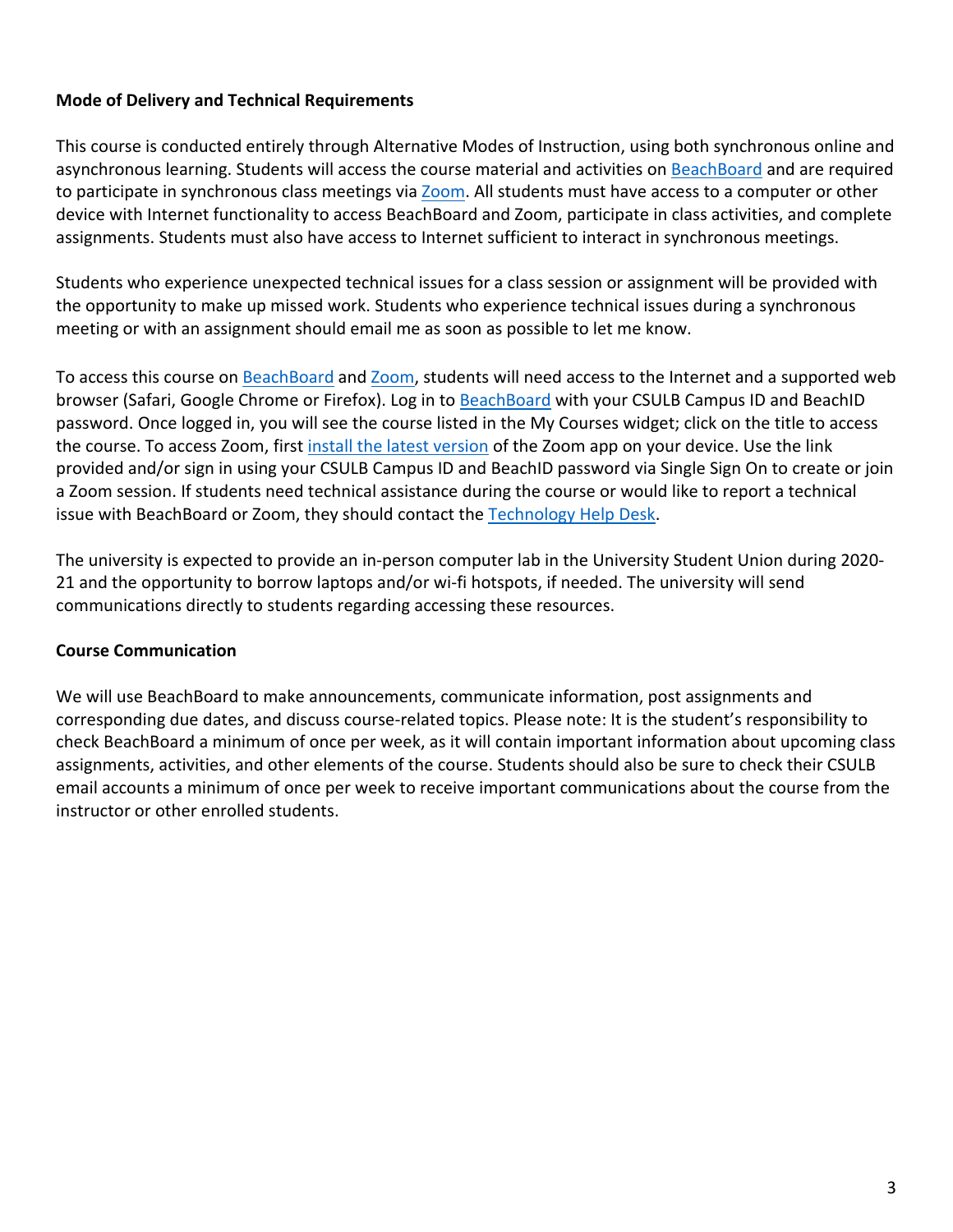### **Course Schedule**

| Week             | <b>Topics, Readings and Assignments</b> | <b>Due Dates/Deadlines</b> |
|------------------|-----------------------------------------|----------------------------|
| $\mathbf{1}$     |                                         |                            |
| $\overline{2}$   |                                         |                            |
| $\overline{3}$   |                                         |                            |
| 4                |                                         |                            |
| 5                |                                         |                            |
| $\boldsymbol{6}$ |                                         |                            |
| $\overline{7}$   |                                         |                            |
| $\,8\,$          |                                         |                            |
| $\boldsymbol{9}$ |                                         |                            |
| $10\,$           |                                         |                            |
| 11               |                                         |                            |
| 12               |                                         |                            |
| 13               |                                         |                            |
| 14               |                                         |                            |
| 15               |                                         |                            |
| 16               |                                         |                            |
| Finals           |                                         |                            |
| Week             |                                         |                            |

# Course Evaluation Components and Grading

### **Evaluation Components**

| Written lesson plans       | 25% |
|----------------------------|-----|
| Weekly observations        | 25% |
| Weekly observations        | 25% |
| Post lesson conferences    | 25% |
| Self-reflection            |     |
| Attendance at seminars and |     |
| Professional development   |     |
|                            |     |

### **Course Grading**

Student teaching is graded on a credit/no credit basis with an equivalent grade of "A or "B required for credit.

#### **Grading Scale**

| <b>Letter Grade</b> | Percentage    |  |
|---------------------|---------------|--|
|                     | 90-100%       |  |
| R                   | 80-89%        |  |
| ┌                   | 70-79%        |  |
| D                   | 60-69%        |  |
|                     | 59% and below |  |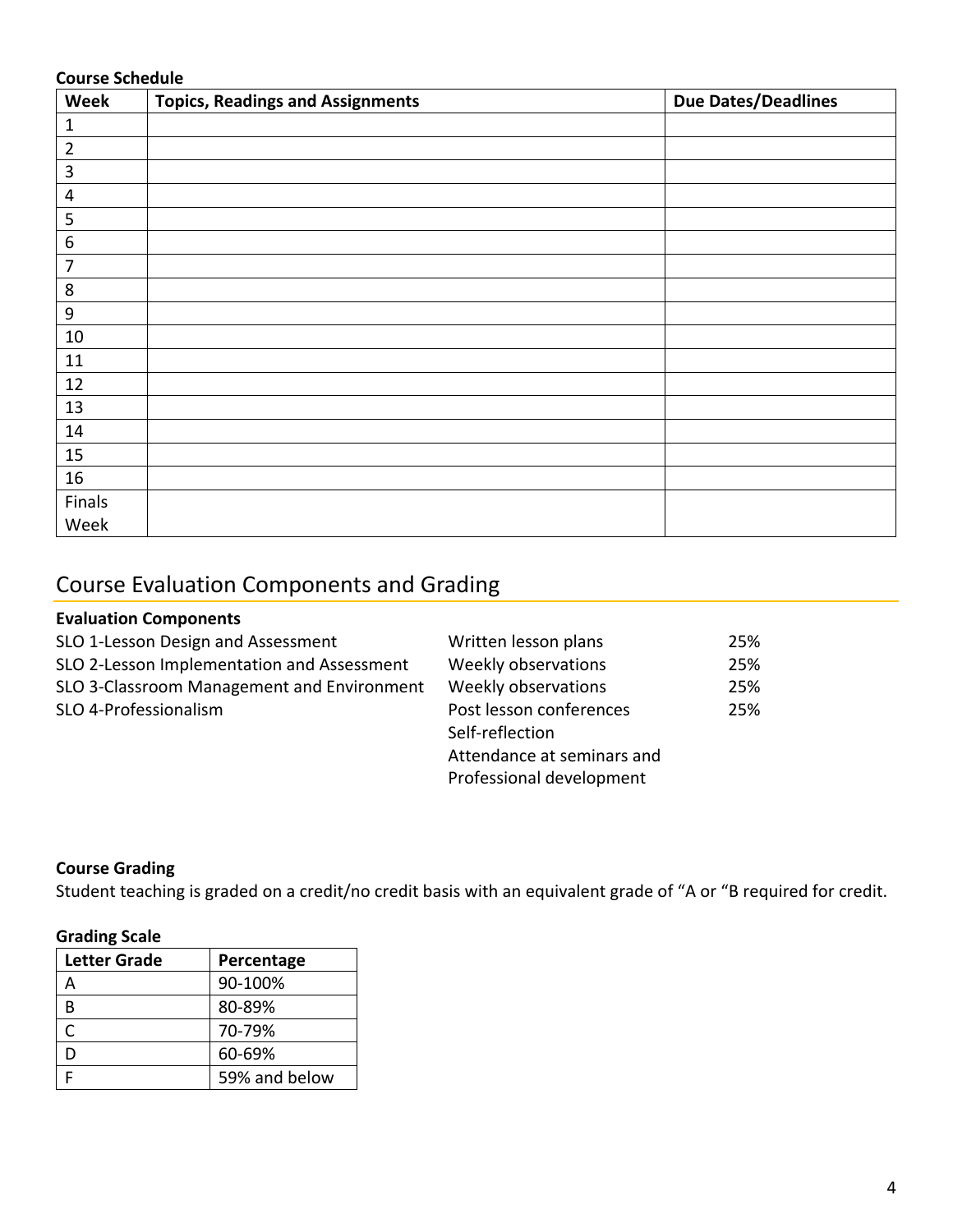| <b>Evaluation Component</b> | <b>Points</b> | Weight |
|-----------------------------|---------------|--------|
| Assignment 1                | 50            | 10%    |
| Assignment 2                | 50            | 10%    |
| Midterm Exam                | 200           | 25%    |
| Assignment 3                | 50            | 10%    |
| Assignment 4                | 50            | 10%    |
| Assignment 5                | 50            | 10%    |
| <b>Final Exam</b>           | 200           | 25%    |
| <b>Total</b>                | 650           | 100%   |

### **Evaluation Components and Weight (Sample)**

# Course Policies

### **Attendance and Participation**

Attendance (e.g., being present for all synchronous class sessions) and active participation are essential to your success in this class. Asynchronous participation in BeachBoard discussions is also required. Participation is X% of your grade and will be monitored both through attendance at Zoom sessions and through entries in the online discussion board via BeachBoard. Non-participation in either synchronous or asynchronous aspects of the course will negatively impact your grade.

### **Late Work/Make-up Policy**

Weekly reflections are due on Sunday evening before 9:00 PM. If your reflection will be late for whatever reason, please notify me by text or email. Lesson plans are due two days before the lesson is to be taught.

## **Plagiarism/Academic Integrity Policy**

There is zero tolerance for cheating, plagiarism, or any other violation of academic integrity in this course. Work submitted is assumed to be original unless your source material is documented using proper citations. Using the ideas or words of another person, even a peer or a web site, as if it were your own, constitutes plagiarism. It is your responsibility to review the University policy on [Cheating and Plagiarism](http://catalog.csulb.edu/content.php?catoid=5&navoid=369#cheating-and-plagiarism) that governs your participation in courses at CSULB.

## **University Withdrawal Policy**

Class withdrawals during the final 3 weeks of instruction are not permitted except for a very serious and compelling reason such as accident or serious injury that is clearly beyond the student's control and the assignment of an Incomplete grade is inappropriate (see [Grades\)](http://www.csulb.edu/depts/enrollment/student_academic_records/grading.html). Application for withdrawal from CSULB or from a class must be filed by the student [online,](https://www.csulb.edu/student-records/dropping-and-withdrawing) whether or not the student has ever attended the class; otherwise, the student will receive a grade of "WU" (unauthorized withdrawal) in the course. View the CSULB guidelines on [Dropping and Withdrawal](https://www.csulb.edu/student-records/dropping-and-withdrawing#:~:text=Policy,after%20separation%20from%20the%20university.) for more detailed information.

## **Special Needs Accommodations**

Students with disabilities who require reasonable academic accommodations are strongly encouraged to register with the Bob Murphy Access Center (BMAC) each semester. Students must submit supporting disability documentation to BMAC and provide faculty of any BMAC verification of accommodations as early in